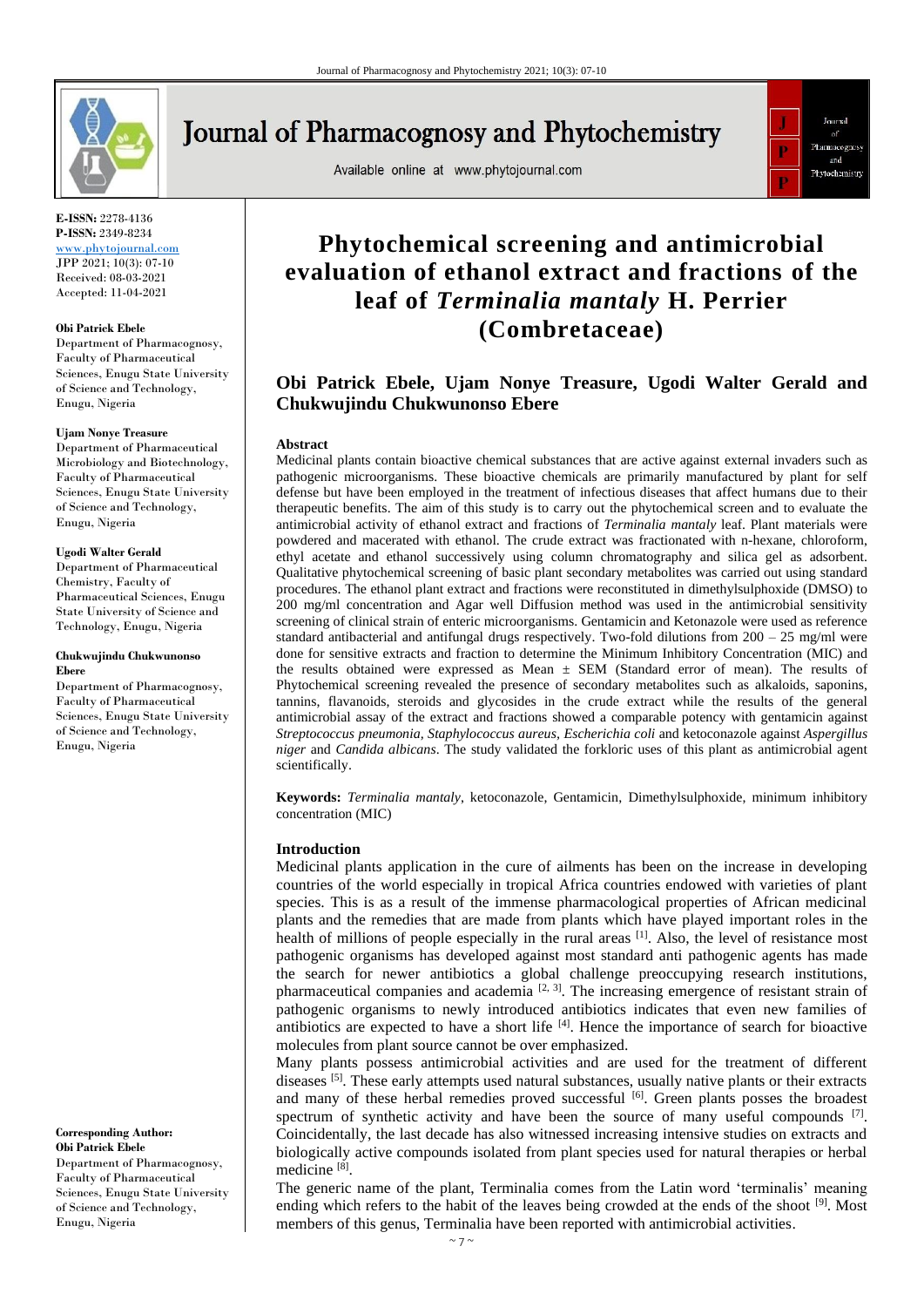*Terminalia ivorensis* trunk barks and roots are used against wounds and as an antipyretic in Côte d'Ivoire [10, 11, 12] and other biological activities associated with *Terminalia ivorensis* include anti-inflammatory and anti-arthritis<sup>[13]</sup> also antibacterial activity [14].

*Terminalia mantaly* is drought resistant, deciduous or evergreen tree with erect stem that grows up to 10-20m and clearly visible layered branches. The stem bark is smooth, mottled pale grey while the leaves are smooth, bright green with wavy margin, broadly rounded apex and much tapered base. They are in terminal rosettes of 4-9 unequal leaves on short, thickened stems having length up to7 cm. The flowers are small and greenish in erect spikes to 5 cm long while the fruits are small oval with no obvious wings [9]. It is commonly called umbrella tree and native to Madagascar.

The bark and wood are natural astringent and are used in the treatment of dysentery in Madagascar [15]. Most traditional healers especially in southern region of Côte d'Ivoire have preference for *Terminalia mantaly* bark over *T. catappa* for medicinal purposes [16] and the leaves of *Terminalia mantaly*  are used against loss of voice  $[9]$ . The aim of this study is to carry out the phytochemical screen and to evaluate the antimicrobial activity of ethanol extract and fractions of *Terminalia mantaly* leaf

#### **Materials and Methods**

#### **Collection and Authentication of Plant Material**

Fresh leaves of *Terminalia mantaly* were collected from Madonna University, Elele, Rivers state, Nigeria and were authenticated by Mr. A. O. Ozioko of the International Centre for Ethnomedicine and Drug Development (Inter CEDD), Nsukka, Enugu State. A voucher specimen number ESUT/COG/204 was preserved in Department of Pharmacognosy herbarium, Enugu State University of Science and Technology, Enugu, Nigeria.

#### **Preparation of Plant Extract and Fractions**

The fresh leaves sample was dried at room temperature and grind with suitable grinding mill into moderately coarse powder. A 700 g of the pulverized leaves was macerated in 2200ml of ethanol for 48 hours and then filtered with Whatman filter paper. The filtrate was concentrated at 40 $\mathrm{^{0}C}$ using rotary evaporator and the concentrated extract was further evaporated to dryness using hot oven at 40  $^{\circ}$ C. The weight of the dried extract was gotten using electronic weighing balance and the percentage yield was calculated. The dried ethanol extract was washed with Chloroform, Ethylacetate and 50% ethanol respectively using column chromatography with silica gel of 60-120 mesh size as stationary phase.

#### **Phytochemical Screen**

The phytochemical screening was carried out using standard procedures outlined by Evans (2009) and Haborne (1973) to detect the presence of glycosides, tannins, alkaloids, flavonoids, steroids and saponins.

**Test for Flavonoids (Shinoda Test):** Extract was mixed with magnesium ribbon fragments, and concentrated hydrochloric acid was added drop wise. Orange, red, pink, or purple coloration indicates the presence of flavonoids

**Test for Saponins:** 4ml aqueous solution of extract in a test tube was shaken vigorously. The formation of stable froth indicates the presence of saponins

**Test for Alkaloids:** 0.5g of extract was dissolved in 10ml of 5% acetic acid, heated for 10 minutes and allowed to get cooled. 2ml of the filtrate was tested with few drops of Dragendorff's reagent (Bismuth potassium iodide solution). The formation of reddish precipitate indicates the presence of alkaloids.

**Test for Tannins:** 1ml of 2% ferric chloride solution was added 3ml aqueous solution of extract. A blue-green or black coloration indicated the presence of phenols and tannins

**Test for Glycosides:** 10ml of 1% sulphuric acid was added to 0.5g of extract in a test tube and boiled for 15 minutes on a water bath, then cooled and neutralized with 10% potassium hydroxide solution. 10ml of a mixture of equal volume of fehling's solution I and II was added and boiled for 5 minutes. A brick red precipitate indicates the presence of glycosides.

**Test for Steroids (Salkowski Test):** 0.5 g of extract was dissolved in 5ml chloroform and equal volume of concentrated sulphuric acid was added to the mixture. The formation of reddish coloration at the chloroform layer indicates the presence of steroids

#### **Preparation of Test Microorganisms and Plant Extract Concentration**

The microorganisms used for the evaluation were clinically isolated bacteria (*Streptococcus pneumonia, Staphylococcus aureus, Escherichia coli*) and fungi (*Candida albicans and Aspergillus niger*) obtained from the Madonna University Teaching Hospital, Elele, Rivers State. The bacteria and fungi were purified in nutrient agar and saboraud dextrose agar respectively and individual bacterium and fungus suspensions of 0.5 McFarland turbidity standard were prepared.

2g of each of the extracts were carefully weighed and transferred into different test tubes previously labeled. 10ml Dimethylsulphoxide (DMSO) was transferred into each labeled test tubes containing the weighed extracts to form homogenous stock solution.

#### **Antimicrobial Screening**

Antimicrobial sensitivity test for the plant extract and fractions was done using the agar well-diffusion method as outlined by the standard of the United State National Committee for Clinical Laboratory Standards<sup>[19]</sup>. Three cups 5 mm diameter wells were bored into set nutrient agar and saboraud dextrose agar media using a sterile borer. All plates were inoculated with the test bacterium and fungus by streaking the plates with appropriate bacterium or fungus suspension of 0.5 McFarland turbidity standard. A sterile cotton swab was properly dipped into the appropriate suspension and pressed firmly on the inside wall of the tube above the fluid level to remove excess inoculum. The entire surface of the agar plate was streaked with the cotton swab containing the inoculum and the plates were allowed to stand for 3 min to dry the excess moisture [20]. Standard solutions of the extract/fractions were prepared in DMSO and 0.5 ml of each transferred to each cup in the inoculated agar. The plates were allowed to stand at room temperature for about 10 minutes and then incubated at  $37\text{ °C}$  for 24 hours (for bacteria) and 48hours (for fungi). After 24 hours and 48 hours for bacteria and fungi cultures respectively the inhibition zone diameters  $(IZD)$  were measured  $[21]$ . Gentamicin and Ketoconazole were used as standard for the antibacterial and antifungal respectively.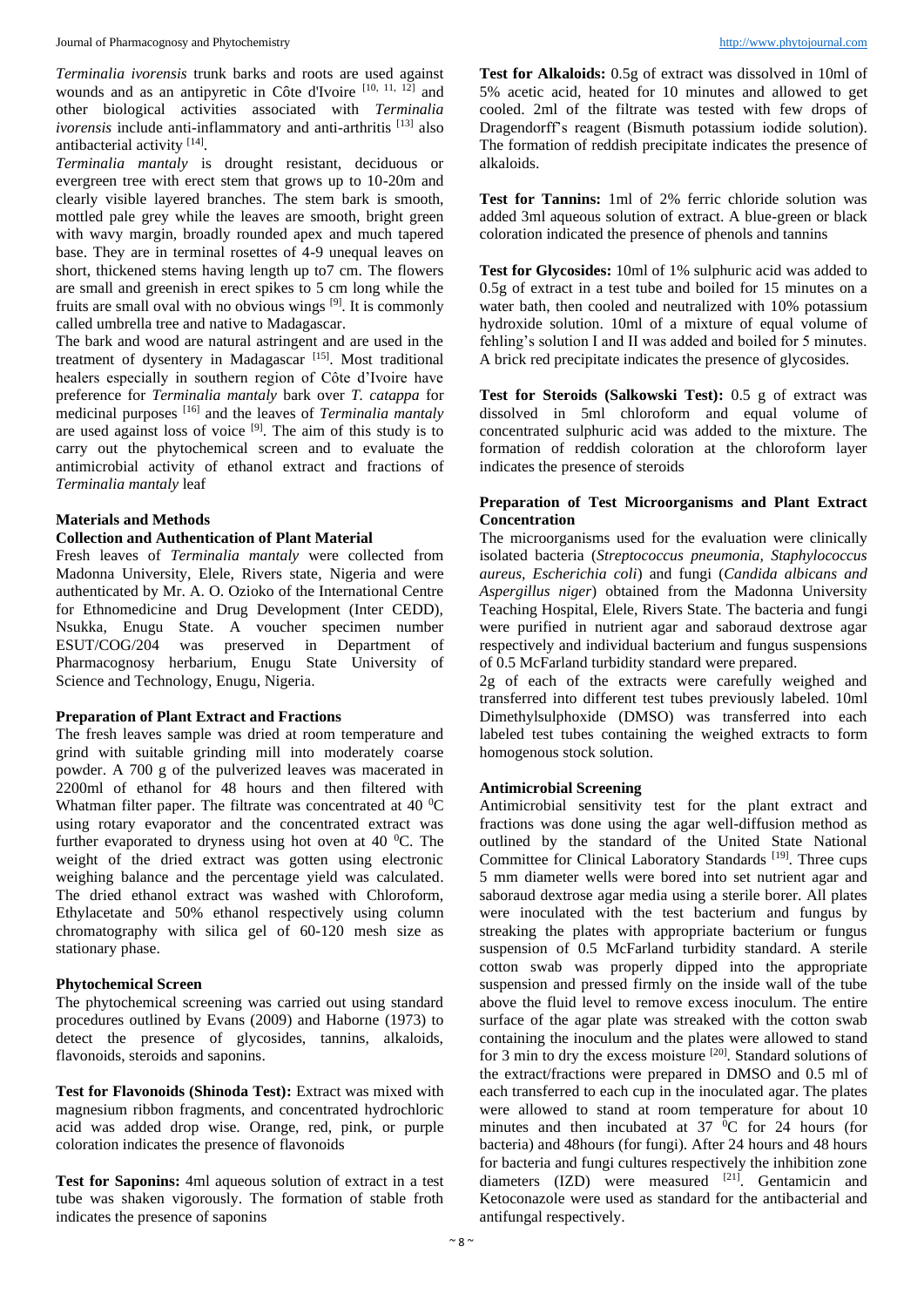#### **Results and Discussion**

destroying bacterial cells  $[29, 30]$ . The results of the

The results of phytochemical screening of the plant extracts as shown in table1 revealed the presence of secondary metabolites, some of whose members are recorded in official monographs to exhibit antimicrobial activities. The ethanol extract and ethylacetate fraction indicate the presence of saponins, tannins, flavonoids, steroids, alkaloids and glycosides while the ethanol fraction indicates all but steroids and chloroform fraction indicates the presence of only steroids and flavonoids. Flavonoids are hydroxylated polyphenolic compounds that have the ability to form complexes with extracellular proteins and bacterial cell walls [22] and are believed to be produced by plants in response to harmful external invaders such as microorganisms that can cause microbial infections [23] . Saponins have surface active property which alters the permeability of microorganisms cell wall by binding with the lipoprotein to cause microporations that trigger free entry of exterior toxic materials or leakage of cellular constituents from the cell there by inducing cell lyses  $[24, 25]$ . Tannins are polyphenolic compounds that can bind to protein and inhibit protein synthesis  $[26, 27, 28]$  thereby antimicrobial Screenings as showed in table 2 revealed variations in antimicrobial activities of the extract and individual fraction which is as a result of variation in distribution of active secondary metabolites in the extract and fraction based on polarities. The ethanol extract though effective against all the tested organisms but less effective than ethylacetate fraction due to lower Minimum Inhibitory Concentration (MIC) values of the ethylacetate fraction against tested organisms as shown in table 3. The ethylacetate fraction was not sensitive against *Staphylococcus aureus* as shown in table 2. The chloroform fraction was sensitive only against *Aspergillus niger* and ethanol fraction was sensitive against *Escherichia coli* and *Candida albicans* only. The general results of the Minimum Inhibitory Concentration (MIC) of the extract and fractions to susceptible microorganisms are comparable to gentamicin against *Streptococcus pneumonia, Staphylococcus aureus, Escherichia coli* and ketoconazole against *Aspergillus niger* and *Candida albicans*

| <b>Table 1:</b> Phytochemical analysis of <i>Terminalia mantaly</i> leaf |  |  |
|--------------------------------------------------------------------------|--|--|
|--------------------------------------------------------------------------|--|--|

| S/N | <b>Secondary metabolites</b> | <b>Observations</b>    |                            |                              |                         |  |  |
|-----|------------------------------|------------------------|----------------------------|------------------------------|-------------------------|--|--|
|     |                              | <b>Ethanol extract</b> | <b>Chloroform fraction</b> | <b>Ethylacetate fraction</b> | <b>Ethanol fraction</b> |  |  |
|     | Saponins                     |                        |                            |                              |                         |  |  |
|     | Tannins                      |                        |                            |                              |                         |  |  |
|     | Flavonoids                   |                        |                            |                              |                         |  |  |
|     | Steroids                     |                        |                            |                              |                         |  |  |
|     | Alkaloids                    |                        |                            |                              |                         |  |  |
|     | Glycosides                   |                        |                            |                              |                         |  |  |

 $Key: + = Present - = Absent$ 

| Table 2: Antimicrobial sensitivity studies using Agar well diffusion (borer diameter = 9mm) |  |  |  |
|---------------------------------------------------------------------------------------------|--|--|--|
|---------------------------------------------------------------------------------------------|--|--|--|

|                          |                           | Plant extract/fractions (200mg/ml)   |                                        |                                   |                   | Standards $(100 \mu g/ml)$ |  |
|--------------------------|---------------------------|--------------------------------------|----------------------------------------|-----------------------------------|-------------------|----------------------------|--|
| <b>Clinical isolates</b> | <b>Ethanol</b><br>extract | <b>Chloroform</b><br><b>Fraction</b> | <b>Ethylacetate</b><br><b>Fraction</b> | <b>Ethanol</b><br><b>Fraction</b> | <b>Gentamicin</b> | Ketoconazole               |  |
| Escherichia coli         |                           |                                      |                                        |                                   |                   |                            |  |
| Staphylococcus aureus    |                           |                                      |                                        |                                   |                   |                            |  |
| Streptococcus pneumoniae |                           |                                      |                                        |                                   |                   |                            |  |
| Candida albicans         |                           |                                      |                                        |                                   |                   |                            |  |
| Aspergillus niger        |                           |                                      |                                        |                                   |                   |                            |  |

Key:  $+$  = Sensitive;  $-$  = Not Sensitive

**Table 3:** Results of Minimum Inhibitory Concentration (MIC)

| <b>Clinical isolates/Micro-</b><br>organisms | <b>Ethanol</b><br>extract | <b>Chloroform</b><br>fraction | <b>Ethylacetate</b><br>fraction | <b>Ethanol</b><br>fraction | Gentamicin     | Ketoconazole     |
|----------------------------------------------|---------------------------|-------------------------------|---------------------------------|----------------------------|----------------|------------------|
| Escherichia coli                             | $22.39 \pm 1.08$          |                               | $19.50 + 0.87$                  | $23.44 + 1.75$             | $16.22+0.34$   |                  |
| Staphylococcus aureus                        | $42.66 + 1.14$            |                               |                                 |                            | $20.42 + 0.71$ |                  |
| Streptococcus pneumoniae                     | $47.86 + 0.99$            |                               | $11.75 \pm 0.19$                |                            | $11.22+0.34$   |                  |
| Candida albicans                             | $31.62 \pm 2.22$          |                               | $9.77 \pm 0.36$                 | $33.88 \pm 1.95$           |                | $11.75 \pm 0.27$ |
| Aspergillus niger                            | $19.95 \pm 0.42$          | $43.65 \pm 2.49$              | $16.98 \pm 0.23$                |                            |                | $11.22 + 0.38$   |

 $N=3$ ; results expressed in Mean  $\pm$  SEM Key:  $-$  = Not Sensitive

#### **Conclusion**

The effectiveness of the ethylacetate fraction is attributed to the accumulation of polyphenolic compounds such as tannins and flavonoids that are reported in several research publications to exhibit antimicrobial properties. Suffredin *et al*. (2006) stated that antimicrobial activities of medicinal plants with minimum inhibitory concentration of 200 mg/ml or below are considered significant hence, all reported antimicrobial activities in this research are significant and the folkloric uses of *Terminalia mantaly* as antimicrobial agent in some quarters have been validated.

#### **Acknowledgement**

We sincerely acknowledge Mr. A. O. Ozioko for authentication of the plant material and the entire staff of Medical microbiology Department, Madonna University Teaching Hospital, Elele, Rivers State, Nigeria for provision of clinical isolates for this study.

#### **References**

1. Grabley S, Thiericke R. Drug discovery from nature. Springer, London 1999, 57.